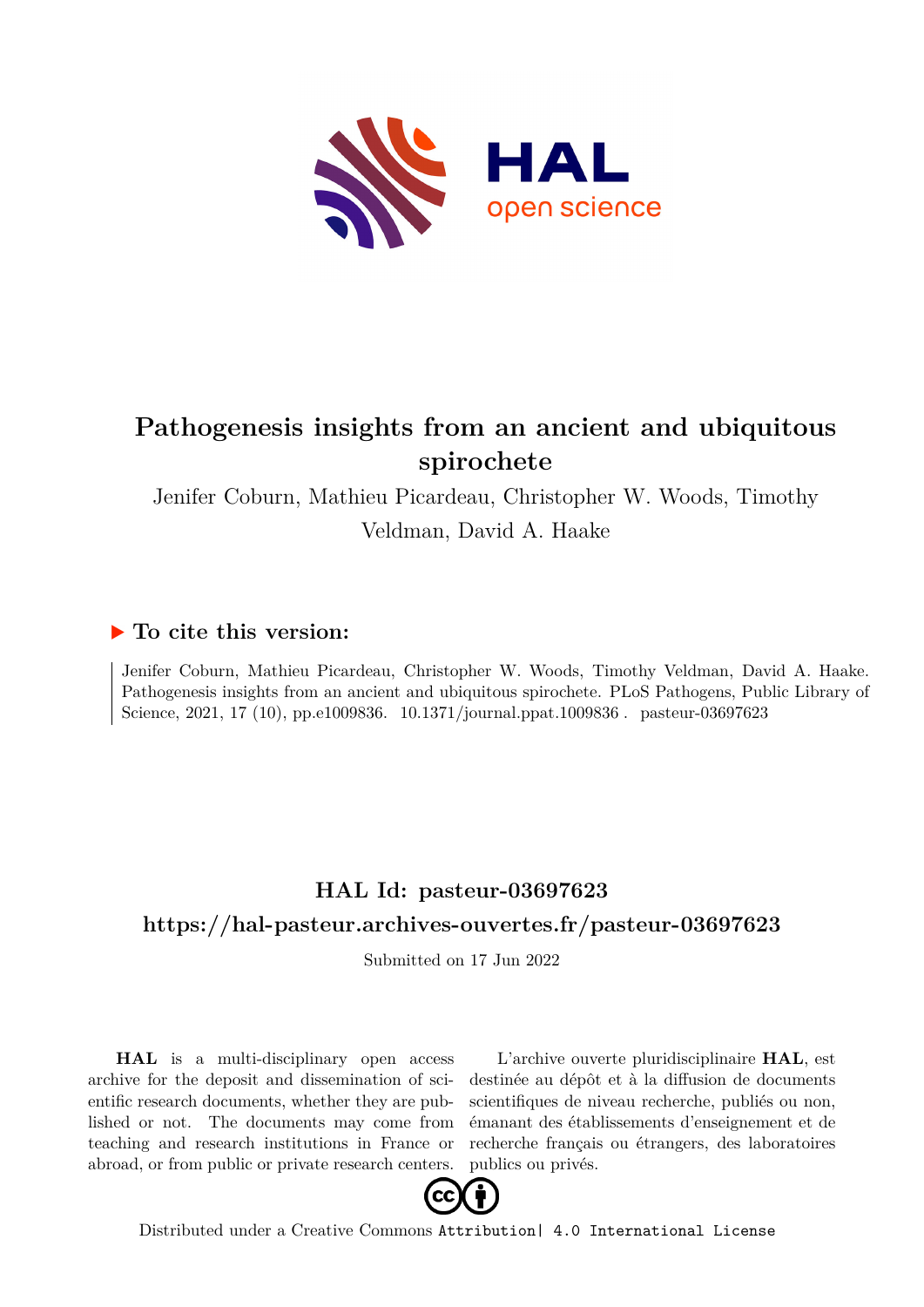[a1111111111](http://crossmark.crossref.org/dialog/?doi=10.1371/journal.ppat.1009836&domain=pdf&date_stamp=2021-10-21) [a1111111111](http://crossmark.crossref.org/dialog/?doi=10.1371/journal.ppat.1009836&domain=pdf&date_stamp=2021-10-21) [a1111111111](http://crossmark.crossref.org/dialog/?doi=10.1371/journal.ppat.1009836&domain=pdf&date_stamp=2021-10-21) Check for undates

## **OPEN ACCESS**

**Citation:** Coburn J, Picardeau M, Woods CW, Veldman T, Haake DA (2021) Pathogenesis insights from an ancient and ubiquitous spirochete. PLoS Pathog 17(10): e1009836. [https://doi.org/](https://doi.org/10.1371/journal.ppat.1009836) [10.1371/journal.ppat.1009836](https://doi.org/10.1371/journal.ppat.1009836)

**Editor:** Kimberly A. Kline, Nanyang Technological University, SINGAPORE

**Published:** October 21, 2021

**Copyright:** This is an open access article, free of all copyright, and may be freely reproduced, distributed, transmitted, modified, built upon, or otherwise used by anyone for any lawful purpose. The work is made available under the [Creative](https://creativecommons.org/publicdomain/zero/1.0/) [Commons](https://creativecommons.org/publicdomain/zero/1.0/) CC0 public domain dedication.

**Funding:** This work was supported by National Institute of Health grants AI128560 (to D.A.H.), AI147573 (to J.C.), and AI112920 (to J.C.) and by the Department of Veterans Affairs Research award BX002003 (to D.A.H.). The funders had no role in study design, data collection and analysis, decision to publish, or preparation of the manuscript.

**Competing interests:** I have read the journal's policy and the authors of this manuscript have the following competing interests: DAH has relevant intellectual property.

PFARLS

# Pathogenesis insights from an ancient and ubiquitous spirochete

#### $\delta^{3,4}$ , **Timothy**  $\delta^{1}$ , <code>Mathieu Picardeau $^2$ , Christopher W. Woods $\delta^{3,4}$ , Timothy Veldman $^3$ ,</code> **David A. Haake**<sup>5,6</sup>**\***

**1** Medical College of Wisconsin, Milwaukee, Wisconsin, United States of America, **2** Pasteur Institute, Paris, France, **3** Duke University Medical Center, Durham, North Carolina, United States of America, **4** Durham VA Medical Center, Durham, North Carolina, United States of America, **5** VA Greater Los Angeles Healthcare System, Los Angeles, California, United States of America, **6** The David Geffen School of Medicine at the University of California, Los Angeles, California, United States of America

\* dhaake@ucla.edu

### **Introduction**

Leptospirosis is a ubiquitous zoonotic infection caused by bacterial spirochetes that are equally adapted to life in the aqueous environment as they are to infection of their eucaryotic hosts. Leptospires owe their ubiquity to having evolved from free-living saprophytes to become nonpathogenic commensals of a wide range of mammals and, although not as well documented, birds, amphibians, and reptiles [1,2]. They colonize the proximal renal tubules of the host, in which they proliferate in the nutrient-rich glomerular filtrate, and from which they are shed into the environment by host urination. Most infections are mild or asymptomatic, but others result in organ failure and death (Fig 1). Significant impacts on human well-being have been documented, with an estimated 1 million cases and approximately 59,000 deaths per year, many of which occur in tropical, medically underserved regions of the world [3]. Leptospirosis affects not only human health but also livestock farming, causing great economic or subsistence resources losses. Despite the fact that leptospirosis has been much less investigated than other illnesses with comparable or even lower burden [4], a number of remarkable discoveries have recently emerged about these organisms and the infections they cause.

#### **Massive species diversity**

With the description of many new leptospiral genomes, a striking pattern of massive species diversity has emerged: *Leptospira* species belonging to the P1 clade, which includes human pathogens, have an open pan-genome with a relatively high number of genes found only in a single species ( $Fig 2$ ) [5]. The open pan-genome reflects the leptospiral life cycle, which includes the ability of leptospiral pathogens to form biofilms to withstand environmental stress and survive for prolonged periods in milieux such as soil and aqueous habitats [6]. Such settings contain complex microbial and chemical compositions, facilitating a high rate of horizontal gene transfer that enables reworking of cellular functions to allow rapid adaptation to new environmental conditions and hosts. Leptospiral genes and gene fragments are derived both from unrelated bacteria and other leptospires, resulting in mosaic genes with diverse phylogenetic ancestry [7,8]. Clues to which pathogen-specific genes are required for virulence have been obtained from RNAseq studies examining differential expression during adaptation to the mammalian host [9]. Determining the impact of specific genes on in vivo fitness has also been determined by high-throughput sequencing of tissues from animals challenged with transposon mutant pools [10]. Targeted mutagenesis in leptospiral pathogens has been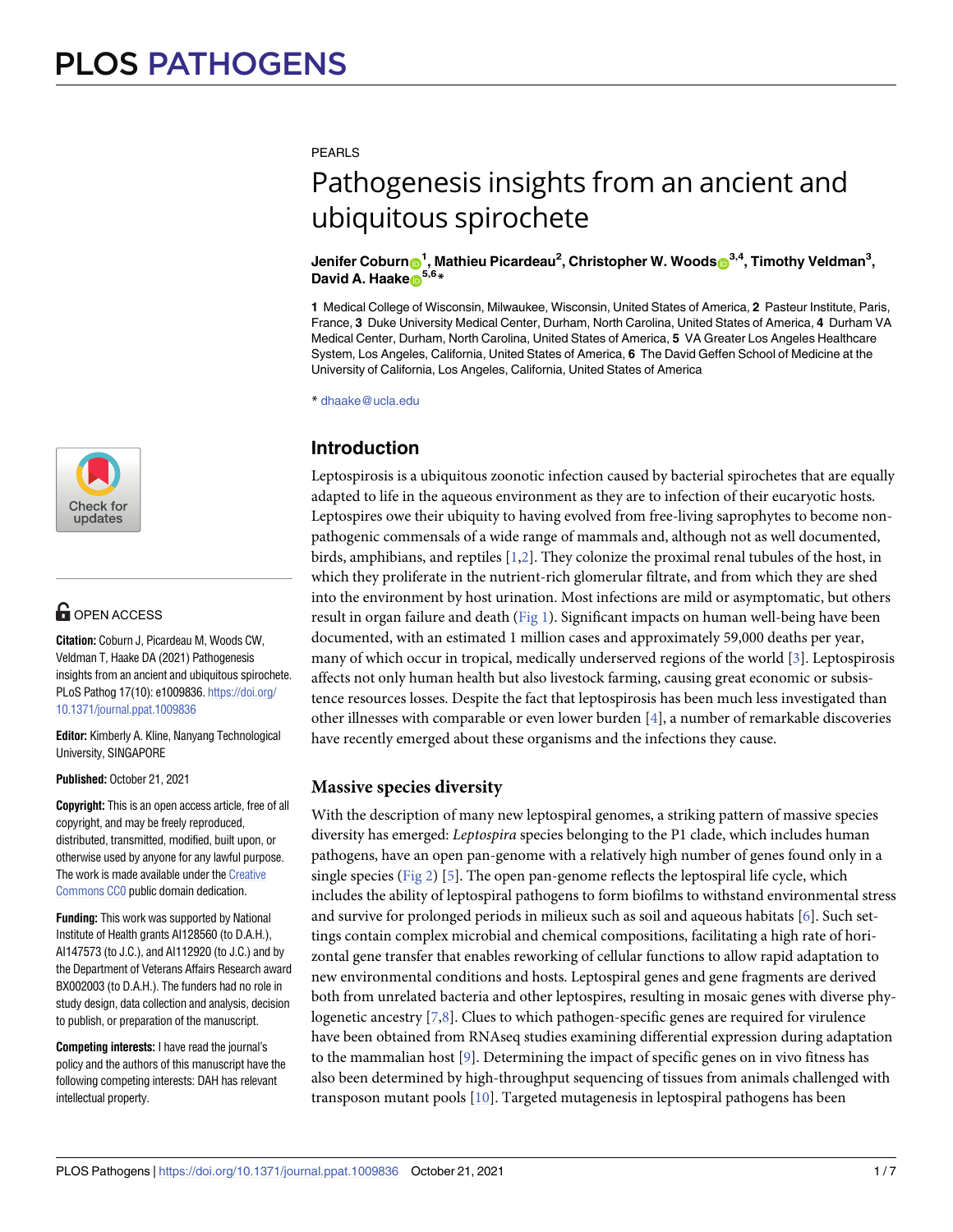

maintenance of natural infection cycle

spectrum of disease from self-limited infection to life-threatening, multiorgan failure

**Fig 1. Overview of leptospirosis.** Potentially human pathogenic leptospires are maintained in zoonotic infection cycles in wildlife and domestic animals. Leptospires colonize the renal proximal tubule of reservoir hosts and are shed in the urine. Urine contamination of water and mud are common sources of human exposure. In humans and disease susceptible animals, leptospires disseminate and cause symptomatic disease ranging from mild to severe and, in some cases, death.

<https://doi.org/10.1371/journal.ppat.1009836.g001>

challenging and has only recently become more reliable through the development of the CRISPR dCas9 and transcription activator-like effectors (TALEs) as gene silencing approaches [11,12]. These novel tools made it possible to show that the pathogen-specific, multifunctional **l**eptospiral **i**mmuno**g**lobulin-like domain (Lig) proteins were required for virulence [11,12].

#### **Rapid dissemination**

Rapid and widespread dissemination to all organs, including the eye and brain, is a hallmark of leptospirosis. Remarkably, *Leptospira interrogans* is detectable in all organs of perfused animals within 1 hour after intraperitoneal inoculation of hamsters [13]. Consistently, flagellar mutants with decreased motility are attenuated for virulence in animal models [14,15]. Leptospires are uniquely equipped for dissemination through their corkscrew morphology, 200 nM diameter (in Greek, leptos means "thin"), and powerful propulsion by their endoflagella. As in other spirochetes, the organs of motility are called "endoflagella" because they are not surface exposed; instead, they are entirely within the periplasm. Leptospires are unique in that they have a single supercoiled endoflagellum extending axially toward the middle of the cell from a flagellar motor embedded in the inner membrane at each pole, without overlap. Endoflagellar rotation imparts a swimming motility that enables leptospires to be particularly invasive at liquid–gel borders, such as the interface between the vascular lumen and the endothelium, with 30 times the swimming force of *Escherichia coli* [16]. Recent elegant high-resolution cryo-electronic tomography studies have shown that the function of leptospiral endoflagellar filaments relies on an asymmetric sheath that imparts their supercoiled structure [17].

#### **Host tissue barrier invasion**

Another key to efficient transmigration across host tissue barriers appears to be targeting of Eand VE-cadherins, which are integral to the intercellular adherens junctions of epithelium and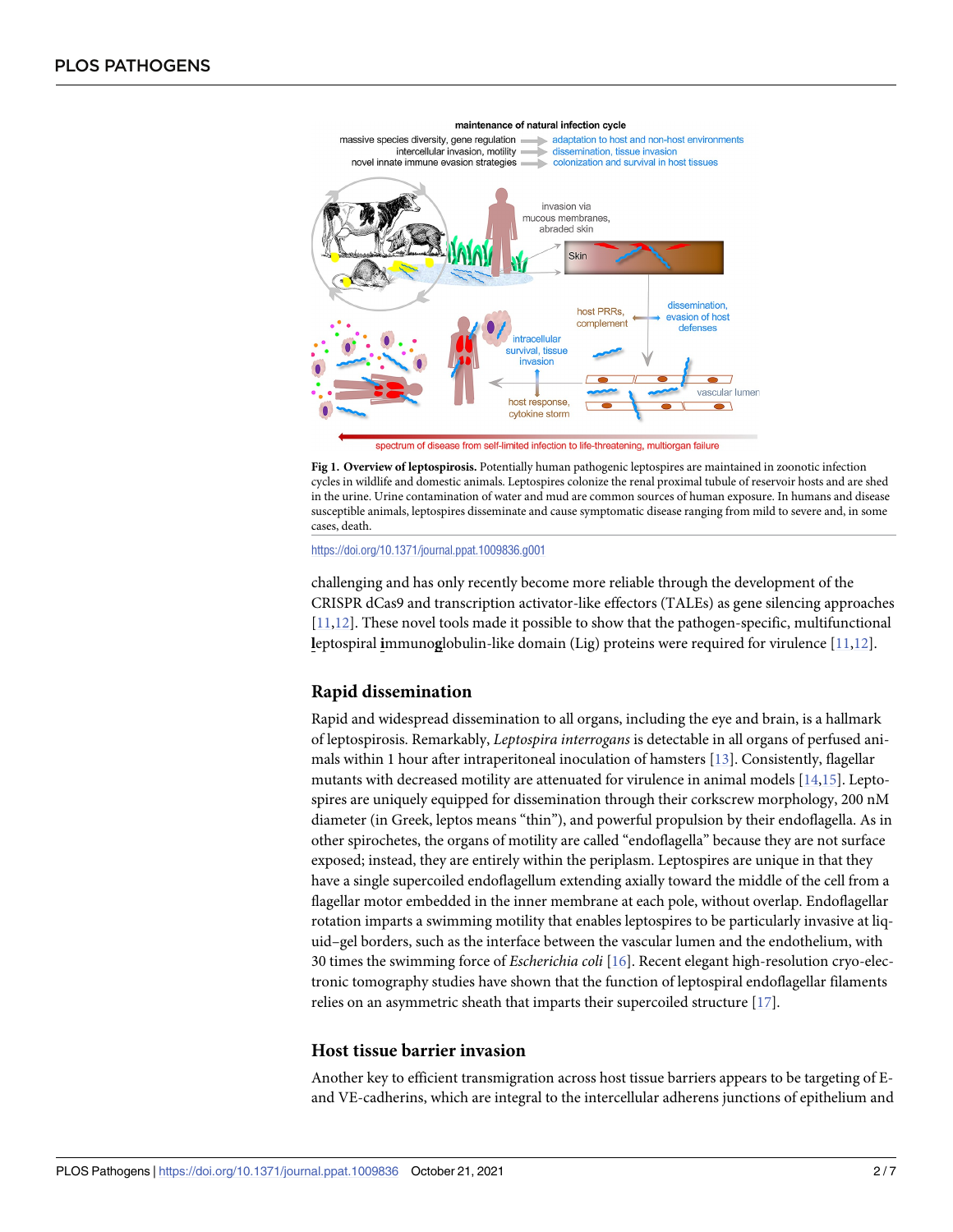

**Fig 2. Massive species diversity.** (A) Phylogenetic tree showing the relatedness of the 64 *Leptospira* species. *Leptospira* species are clustered as non-pathogens, lowvirulent pathogens, and virulent pathogens according to their virulence status in animal models, prevalence in severe infections, and presence of virulence factors. Node 1 indicates the node from which descend pathogenic species are most frequently involved in human disease. (B) Distribution of gene clusters in the P1 clade revealing an open pan-genome with a relatively high number of gene clusters found only in a single species. Adapted from Vincent and colleagues [5].

<https://doi.org/10.1371/journal.ppat.1009836.g002>

endothelium, respectively [18,19]. Virulent *L*. *interrogans*, but not the saprophytic *Leptospira biflexa*, disrupt adherens junctions of endothelial and epithelial cells in vitro, resulting in loss of VE- and E-cadherins and disruption of the associated catenins, which link cadherins to the intracellular actin cytoskeleton. A clue to the molecular mechanisms for endothelial barrier disruption emerged from a study examining the crystal structures of 4 *L*. *interrogans* leucinerich repeat (LRR) proteins [20]. As has been observed with other LRR proteins, the 23-residue repeating leucine-rich motifs formed a characteristic curved solenoid structure. One of these LRR proteins, LIC10831, has a structure and binding pocket similar to that of the *Listeria monocytogenes* internalin InlA. InlA mediates the first step of listerial invasion of the intestinal epithelium by binding to unpaired E-cadherin proteins as they become accessible through the normal sloughing of intestinal epithelial cells at the tip of the brush border. LIC10831 is actively secreted by *L*. *interrogans* and specifically binds E- and VE-cadherins at a binding coefficient 10-fold lower than InlA [21]. Importantly, LIC10831, but not an LRR protein (LIC12234) that bound other host factors, bound specifically to the cell–cell junctions of endothelial cells. Two other VE-cadherin adhesins were identified using phage display [22],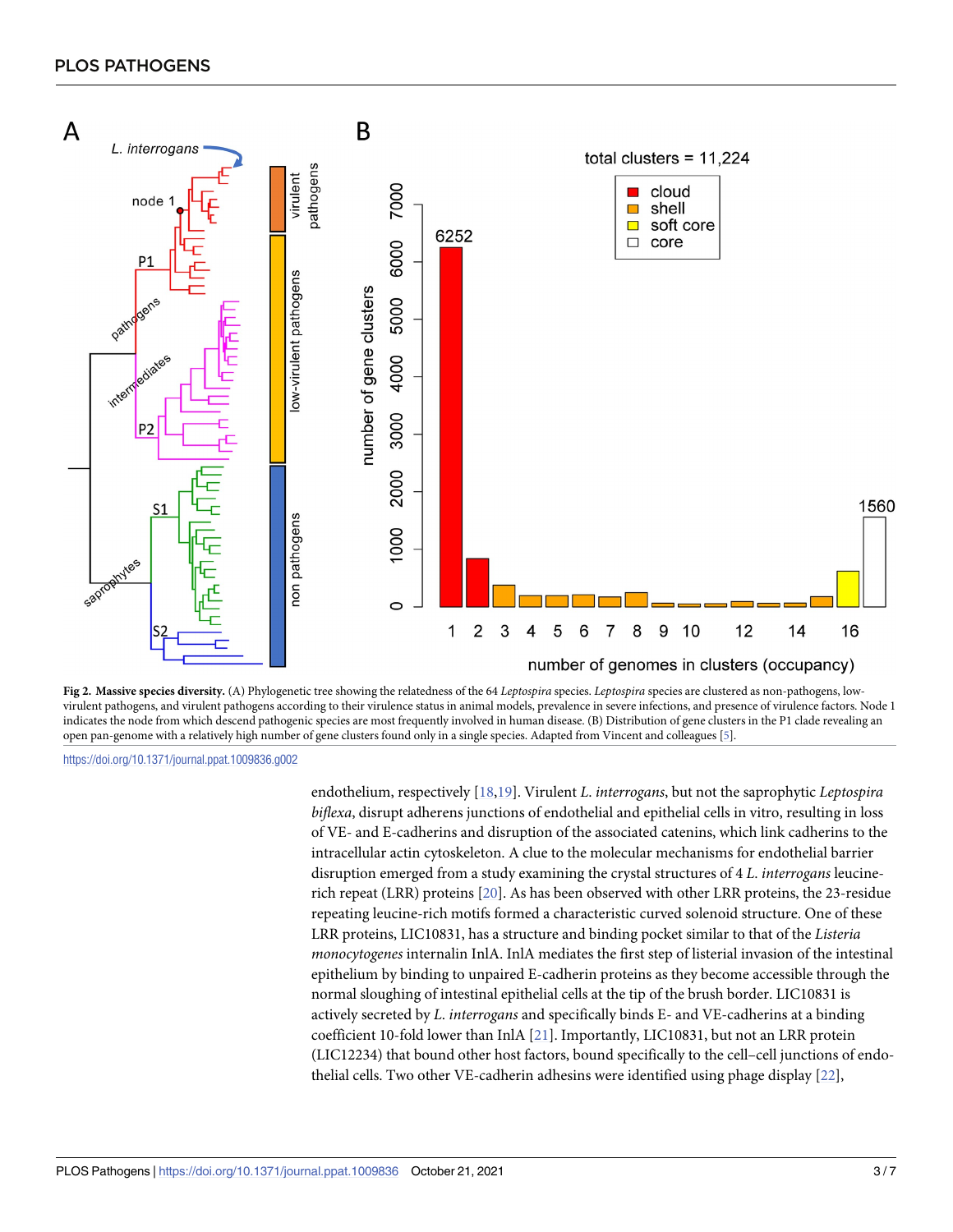suggesting that targeting of endothelial barrier integrity may be a key feature of pathogenic *Leptospira* species.

#### **Evasion of innate immune recognition**

Reflecting their ancient history of coevolution with eukaryotes, pathogenic leptospires have evolved an array of novel strategies to evade and/or alter the innate immune response. These strategies may well be important in extending the time of persistence in the renal tubules of reservoir hosts for shedding in the urine. Leptospires are stealth pathogens that evade recognition with altered microbial-associated molecular patterns (MAMPs) structures [23]. For example, *Leptospira* spp. escape murine TLR5 recognition through the peculiar subsurface localization and stability of the FlaB flagellar subunits, combined with specific down-regulation of FlaB transcription during mammalian infection [23]. An additional immune evasion strategy involves leptospiral lipoproteins that bind MAMPs and block their recognition by host pattern recognition receptors (PRRs) of the Toll- and NOD-like families. In some cases, these PRR-blocking lipoproteins are some of the most abundant proteins in pathogenic leptospires. This strategy applies to leptospiral lipid A, which is similar to gram-negative endotoxin but differs structurally in key ways such that, although it is recognized by mouse TLR4, it is not recognized by human TLR4 [24]. In fact, C3H/HeJ mice lacking TLR4 are more susceptible to leptospiral infection have a higher leptospiral burden than C3H mice with an intact TLR4 [25]. However, even in mice with intact TLR4, leptospiral lipopolysaccharide (LPS) Oantigen and multiple LPS-binding lipoproteins reduce TLR4-mediated uptake by macrophages and their TRIF-dependent activation [26]. Similarly, LipL21, a major leptospiral lipoprotein has now been recognized as a peptidoglycan-binding lipoprotein that enables escape from NOD1 and NOD2 recognition [27].

#### **Evasion of innate killing mechanisms**

Leptospires have evolved a variety of strategies for evasion of host innate killing mechanisms. These include escape from complement by surface presentation of LigA, LigB, and other proteins that bind host complement regulators [28,29]. Pathogenic leptospires also express catalase, encoded by *katE*, which is required for resistance to reactive oxygen species (ROS) and for virulence in the hamster model [30]. Expression of *katE* is transcriptionally controlled by the peroxide stress regulator PerR, a novel  $H_2O_2$  sensor [31–33]. Recently, a second potential PerR was identified, called PerRB, which is present only in pathogenic *Leptospira* species. Inactivating *perRA* or *perRB* led to an increased tolerance to 2 different components of the phagocytic oxidative burst,  $H_2O_2$  and superoxide, respectively, indicating that the 2 regulators do not have a redundant functions [34]. While single *perRA* and *perRB* mutants were virulent for hamsters, the double mutant was avirulent for hamsters [34]. These results indicate that, although the double mutant has the metabolic pathways required for infection, it lacks expression of specific virulence-related gene products. Interestingly, RNAseq and protein expression studies involving *perRA* and *perRB* single and double mutants revealed complex regulons, including many coding and noncoding RNAs, some of which are likely unrelated to resistance to oxidative stress [34].

#### **Rapid diagnostics**

Leptospirosis is a common cause of acute febrile illness in areas where dengue, malaria, and rickettsial infections are also common. Though the majority of cases are mild, life-threatening leptospirosis is common in many tropical countries with a case fatality rate exceeding that of other common febrile illnesses. Our ability to identify the etiology of febrile illness and provide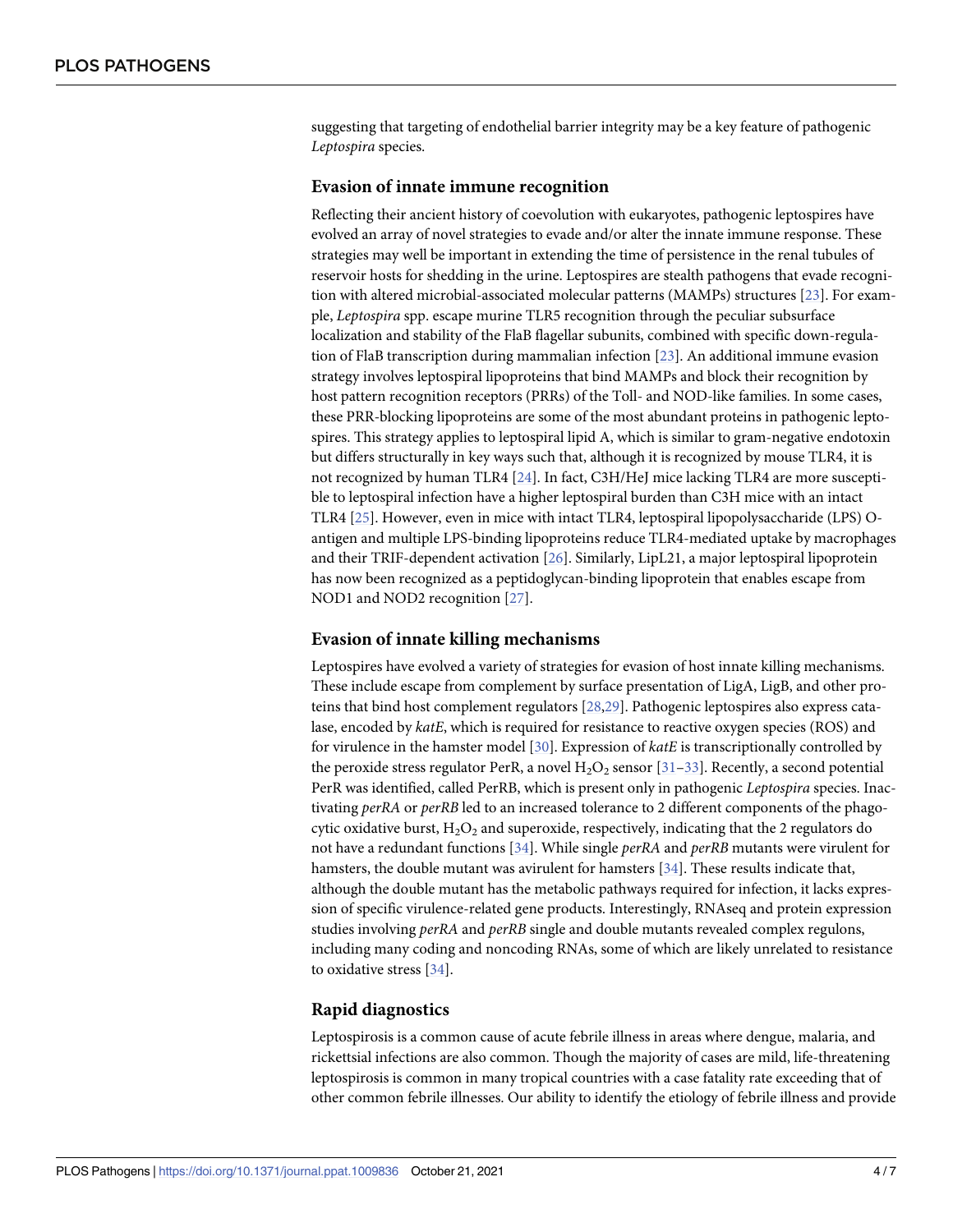targeted therapy is limited by the nonspecific clinical presentations, low sensitivity of molecular methods, and low specificity and delayed utility of serological methods. Standard biomarkers such as C-reactive protein (CRP) and procalcitonin have relatively low specificity for leptospirosis [35]. In contrast, the transcriptional response to leptospirosis and scrub typhus is distinguishable from that of patients with viral etiologies [35]. Likewise, proteomic approaches utilizing multiple inflammatory biomarkers such as serum amyloid A and leucine-rich alpha-2 glycoprotein provide diagnostic utility greatly superior to CRP or PCT alone and are more readily translated to rapid diagnostic platforms suitable for use in low resource healthcare settings. Host response signatures and biomarkers such as decreased cathelicidin may also enable prediction of disease severity among patients with early infection [36] and identify patients who would benefit from antibiotics and other interventions.

#### **Conclusions**

While much more work is needed to validate and expand these discoveries, leptospirosis research is providing unprecedented insights regarding these ancient pathogens and their host interactions. Further elucidation of leptospiral genetic diversity and its global health impacts are needed, both in humans and in both domestic and wild animals using a One Health perspective. The coevolution of leptospires with their eukaryotic hosts is reflected in their novel mechanisms for immune evasion and escape from innate killing strategies. A better understanding of the remarkably rapid and efficient dissemination process will provide opportunities for improved prevention strategies including vaccine development. Finally, host response and biomarker approaches to diagnosis are needed to rapidly diagnose suspected cases and expedite their management to improve patient outcomes. A better disease burden estimate of causes of fever, including leptospirosis, in developing countries would also be most useful for policy and decision makers.

#### **References**

- **1.** Picardeau M, Bulach DM, Bouchier C, Zuerner RL, Zidane N, Wilson PJ, et al. Genome sequence of the saprophyte Leptospira biflexa provides insights into the evolution of Leptospira and the pathogenesis of leptospirosis. PLoS ONE. 2008; 3(2):e1607. <https://doi.org/10.1371/journal.pone.0001607> PMID: [18270594](http://www.ncbi.nlm.nih.gov/pubmed/18270594).
- **2.** Xu Y, Zhu Y, Wang Y, Chang YF, Zhang Y, Jiang X, et al. Whole genome sequencing revealed host adaptation-focused genomic plasticity of pathogenic Leptospira. Sci Rep. 2016; 6:20020. Epub 2016/ 02/03. <https://doi.org/10.1038/srep20020> PMID: [26833181](http://www.ncbi.nlm.nih.gov/pubmed/26833181); PubMed Central PMCID: PMC4735792.
- **3.** Costa F, Hagan JE, Calcagno J, Kane M, Torgerson P, Martinez-Silveira MS, et al. Global Morbidity and Mortality of Leptospirosis: A Systematic Review. PLoS Negl Trop Dis. 2015; 9(9):e0003898. Epub 2015/09/18. <https://doi.org/10.1371/journal.pntd.0003898> PMID: [26379143](http://www.ncbi.nlm.nih.gov/pubmed/26379143); PubMed Central PMCID: PMC4574773.
- **4.** Goarant C, Picardeau M, Morand S, McIntyre KM. Leptospirosis under the bibliometrics radar: evidence for a vicious circle of neglect. J Glob Health. 2019; 9(1):010302. Epub 2019/01/04. [https://doi.org/10.](https://doi.org/10.7189/jogh.09.010302) [7189/jogh.09.010302](https://doi.org/10.7189/jogh.09.010302) PMID: [30603077;](http://www.ncbi.nlm.nih.gov/pubmed/30603077) PubMed Central PMCID: PMC6304173 form at [www.icmje.](http://www.icmje.org/coi_disclosure.pdf) [org/coi\\_disclosure.pdf](http://www.icmje.org/coi_disclosure.pdf) (available on request from the corresponding author) and declare no conflict of interest.
- **5.** Vincent AT, Schiettekatte O, Goarant C, Neela VK, Bernet E, Thibeaux R, et al. Revisiting the taxonomy and evolution of pathogenicity of the genus Leptospira through the prism of genomics. PLoS Negl Trop Dis. 2019; 13(5):e0007270. Epub 2019/05/24. <https://doi.org/10.1371/journal.pntd.0007270> PMID: [31120895](http://www.ncbi.nlm.nih.gov/pubmed/31120895); PubMed Central PMCID: PMC6532842.
- **6.** Thibeaux R, Soupe-Gilbert ME, Kainiu M, Girault D, Bierque E, Fernandes J, et al. The zoonotic pathogen Leptospira interrogans mitigates environmental stress through cyclic-di-GMP-controlled biofilm production. NPJ Biofilms Microbiomes. 2020; 6(1):24. Epub 2020/06/14. [https://doi.org/10.1038/s41522-](https://doi.org/10.1038/s41522-020-0134-1) [020-0134-1](https://doi.org/10.1038/s41522-020-0134-1) PMID: [32532998](http://www.ncbi.nlm.nih.gov/pubmed/32532998); PubMed Central PMCID: PMC7293261.
- **7.** Haake DA, Suchard MA, Kelley MM, Dundoo M, Alt DP, Zuerner RL. Molecular evolution and mosaicism of leptospiral outer membrane proteins involves horizontal DNA transfer. J Bacteriol. 2004; 186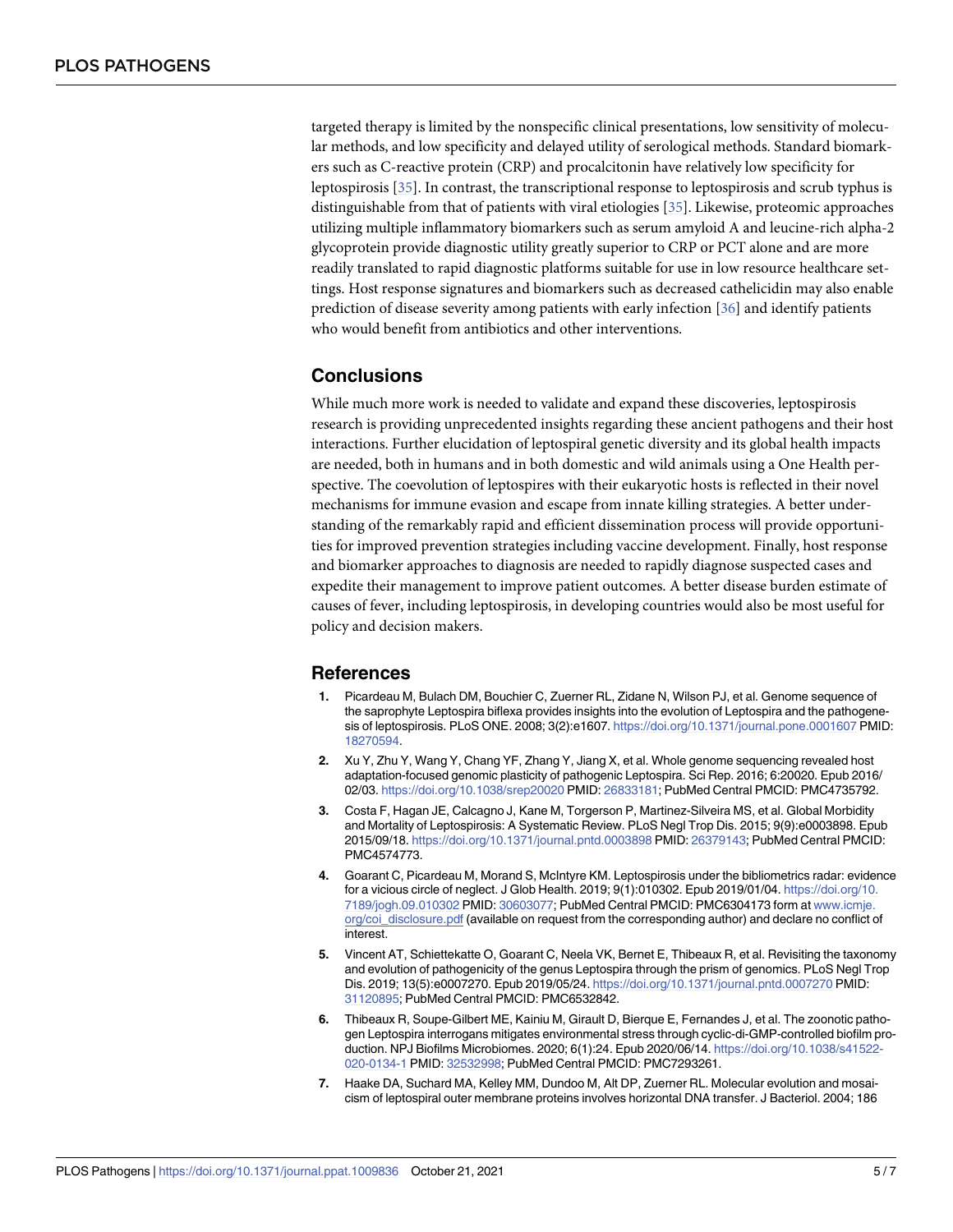(9):2818–28. Epub 2004/04/20. <https://doi.org/10.1128/JB.186.9.2818-2828.2004> PMID: [15090524;](http://www.ncbi.nlm.nih.gov/pubmed/15090524) PubMed Central PMCID: PMC387810.

- **8.** Hoke DE, Egan S, Cullen P, Adler B. LipL32 is an extracellular matrix-interacting protein of Leptospira spp. and Pseudoalteromonas tunicata. Infect Immun. 2008; 76:2063–9. [https://doi.org/10.1128/IAI.](https://doi.org/10.1128/IAI.01643-07) [01643-07](https://doi.org/10.1128/IAI.01643-07) PMID: [18285490](http://www.ncbi.nlm.nih.gov/pubmed/18285490)
- **9.** Caimano MJ, Sivasankaran SK, Allard A, Hurley D, Hokamp K, Grassmann AA, et al. A model system for studying the transcriptomic and physiological changes associated with mammalian host-adaptation by Leptospira interrogans serovar Copenhageni. PLoS Pathog. 2014; 10(3):e1004004. Epub 2014/03/ 15. <https://doi.org/10.1371/journal.ppat.1004004> PMID: [24626166;](http://www.ncbi.nlm.nih.gov/pubmed/24626166) PubMed Central PMCID: PMC3953431.
- **10.** Lourdault K, Matsunaga J, Haake DA. High-Throughput Parallel Sequencing to Measure Fitness of Leptospira interrogans Transposon Insertion Mutants during Acute Infection. PLoS Negl Trop Dis. 2016; 10 (11):e0005117. <https://doi.org/10.1371/journal.pntd.0005117> PMID: [27824878](http://www.ncbi.nlm.nih.gov/pubmed/27824878).
- **11.** Fernandes LGV, Hornsby RL, Nascimento A, Nally JE. Genetic manipulation of pathogenic Leptospira: CRISPR interference (CRISPRi)-mediated gene silencing and rapid mutant recovery at 37 degrees C. Sci Rep. 2021; 11(1):1768. Epub 2021/01/21. <https://doi.org/10.1038/s41598-021-81400-7> PMID: [33469138](http://www.ncbi.nlm.nih.gov/pubmed/33469138); PubMed Central PMCID: PMC7815788.
- **12.** Pappas CJ, Picardeau M. Control of Gene Expression in Leptospira spp. by Transcription Activator-Like Effectors Demonstrates a Potential Role for LigA and LigB in Leptospira interrogans Virulence. Appl Environ Microbiol. 2015; 81(22):7888–92. Epub 2015/09/06. [https://doi.org/10.1128/AEM.02202-](https://doi.org/10.1128/AEM.02202-15) [15](https://doi.org/10.1128/AEM.02202-15) PMID: [26341206;](http://www.ncbi.nlm.nih.gov/pubmed/26341206) PubMed Central PMCID: PMC4616954.
- **13.** Wunder EA Jr., Figueira CP, Santos GR, Lourdault K, Matthias MA, Vinetz JM, et al. Real-Time PCR Reveals Rapid Dissemination of Leptospira interrogans after Intraperitoneal and Conjunctival Inoculation of Hamsters. Infect Immun. 2016; 84(7):2105–15. Epub 2016/05/04. [https://doi.org/10.1128/IAI.](https://doi.org/10.1128/IAI.00094-16) [00094-16](https://doi.org/10.1128/IAI.00094-16) PMID: [27141082](http://www.ncbi.nlm.nih.gov/pubmed/27141082); PubMed Central PMCID: PMC4936353.
- **14.** Wunder EA Jr., Figueira CP, Benaroudj N, Hu B, Tong BA, Trajtenberg F, et al. A novel flagellar sheath protein, FcpA, determines filament coiling, translational motility and virulence for the Leptospira spirochete. Mol Microbiol. 2016; 101(3):457–70. Epub 2016/04/27. <https://doi.org/10.1111/mmi.13403> PMID: [27113476](http://www.ncbi.nlm.nih.gov/pubmed/27113476); PubMed Central PMCID: PMC4979076.
- **15.** Lambert A, Picardeau M, Haake DA, Sermswan RW, Srikram A, Adler B, et al. FlaA proteins in Leptospira interrogans are essential for motility and virulence but are not required for formation of the flagellum sheath. Infect Immun. 2012; 80(6):2019–25. Epub 2012/03/28. <https://doi.org/10.1128/IAI.00131-12> PMID: [22451522](http://www.ncbi.nlm.nih.gov/pubmed/22451522); PubMed Central PMCID: PMC3370569.
- **16.** Abe K, Kuribayashi T, Takabe K, Nakamura S. Implications of back-and-forth motion and powerful propulsion for spirochetal invasion. Sci Rep. 2020; 10(1):13937. Epub 2020/08/20. [https://doi.org/10.1038/](https://doi.org/10.1038/s41598-020-70897-z) [s41598-020-70897-z](https://doi.org/10.1038/s41598-020-70897-z) PMID: [32811890](http://www.ncbi.nlm.nih.gov/pubmed/32811890); PubMed Central PMCID: PMC7434897.
- **17.** Gibson KH, Trajtenberg F, Wunder EA, Brady MR, San Martin F, Mechaly A, et al. An asymmetric sheath controls flagellar supercoiling and motility in the leptospira spirochete. Elife. 2020; 9. Epub 2020/ 03/12. <https://doi.org/10.7554/eLife.53672> PMID: [32157997;](http://www.ncbi.nlm.nih.gov/pubmed/32157997) PubMed Central PMCID: PMC7065911.
- **18.** Sato H, Coburn J. Leptospira interrogans causes quantitative and morphological disturbances in adherens junctions and other biological groups of proteins in human endothelial cells. PLoS Negl Trop Dis. 2017; 11(7):e0005830. Epub 2017/07/28. <https://doi.org/10.1371/journal.pntd.0005830> PMID: [28750011](http://www.ncbi.nlm.nih.gov/pubmed/28750011); PubMed Central PMCID: PMC5549773.
- **19.** Sebastian I, Okura N, Humbel BM, Xu J, Hermawan I, Matsuura C, et al. Disassembly of the apical junctional complex during the transmigration of Leptospira interrogans across polarized renal proximal tubule epithelial cells. Cell Microbiol. 2021. Epub 2021/04/18. <https://doi.org/10.1111/cmi.13343> PMID: [33864347](http://www.ncbi.nlm.nih.gov/pubmed/33864347).
- **20.** Miras I, Saul F, Nowakowski M, Weber P, Haouz A, Shepard W, et al. Structural characterization of a novel subfamily of leucine-rich repeat proteins from the human pathogen Leptospira interrogans. Acta Crystallogr D Biol Crystallogr. 2015; 71(Pt 6):1351–9. Epub 2015/06/10. [https://doi.org/10.1107/](https://doi.org/10.1107/S139900471500704X) [S139900471500704X](https://doi.org/10.1107/S139900471500704X) PMID: [26057675.](http://www.ncbi.nlm.nih.gov/pubmed/26057675)
- **21.** Eshghi A, Gaultney RA, England P, Brule S, Miras I, Sato H, et al. An extracellular Leptospira interrogans leucine-rich repeat protein binds human E- and VE-cadherins. Cell Microbiol. 2019; 21(2):e12949. Epub 2018/09/02. <https://doi.org/10.1111/cmi.12949> PMID: [30171791](http://www.ncbi.nlm.nih.gov/pubmed/30171791); PubMed Central PMCID: PMC7560960.
- **22.** Evangelista KV, Hahn B, Wunder EA Jr., Ko AI, Haake DA, Coburn J. Identification of cell-binding adhesins of Leptospira interrogans. PLoS Negl Trop Dis. 2014; 8(10):e3215. Epub 2014/10/03. [https://doi.](https://doi.org/10.1371/journal.pntd.0003215) [org/10.1371/journal.pntd.0003215](https://doi.org/10.1371/journal.pntd.0003215) PMID: [25275630;](http://www.ncbi.nlm.nih.gov/pubmed/25275630) PubMed Central PMCID: PMC4183468.
- **23.** Holzapfel M, Bonhomme D, Cagliero J, Vernel-Pauillac F, Fanton d'Andon M, Bortolussi S, et al. Escape of TLR5 Recognition by Leptospira spp.: A Rationale for Atypical Endoflagella. Front Immunol.